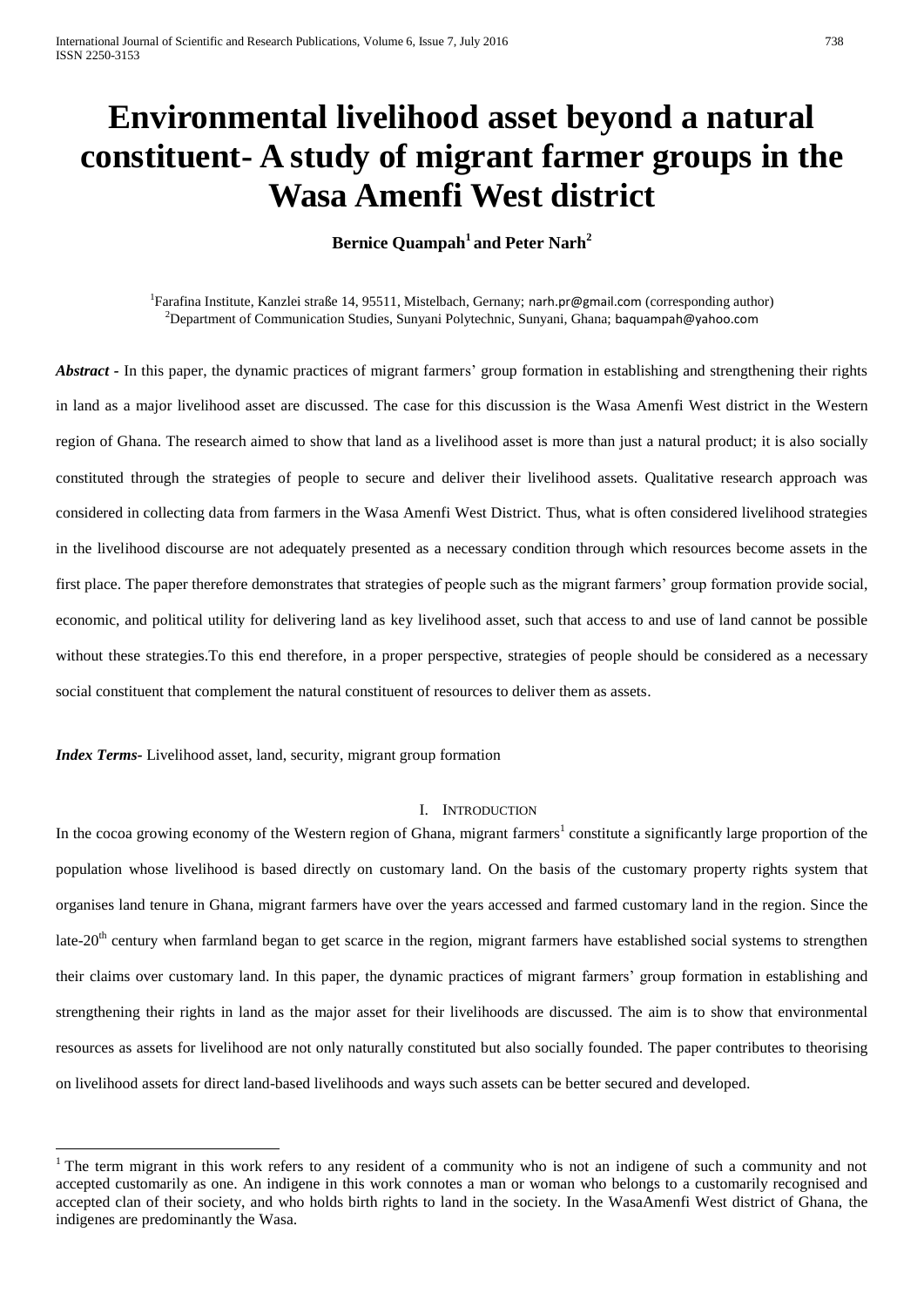Qualitative data for this paper was obtained in the Wasa Amenfi West district of the Western region of Ghana (Figure1) between June 2007 and April 2008 and revised with new data collected in December 2015. The Wasa Amenfi West district is one of the major cocoa producing areas in Ghana. Cocoa land has been a major resource of livelihood in this region. The cocoa industry has progressed for over a century in the region, and has witnessed significant social and economic developments. As a contributory factor and a consequence, the area has attracted a host of migrant farmers since the first quarter of the 20th century.

In consequence of increases in local and migrant populations, as well as rises in cocoa prices, the significance of cocoa land as the major livelihood asset of majority of the people has increased sharply over the years. In response, landowners and farmers in the region have evolved various strategies to strengthen their claims over land. To this extent, such strategies can be defined as an integral undetectable component of cocoa land as a livelihood assert. In this regard, this paper describes and analyses the dynamics that makes a livelihood resource/asset both a natural and a social product.

#### **Statement of problem: Inadequate emphasis on social dimension of livelihood asset**

Shortage of farmland is evident in the Wasa Amenfi area due partly to increasing natural population and partly migrant population growth. For the indigene Wasa but also for the migrant farmers, securing rights in land has become even crucial now than before. While indigenes draw on and assert stronger and stronger their inalienable birth rights in customary land, migrants organise in social networks to secure these rights. However, the discourse on natural resources as livelihood assets in academia and development work approach social networks and activities as livelihood strategies that goes to support strengthening livelihood assets (Ellis 2000; Leach et al. 1999 Krantz 2001.). Thus, it is inferred from this discourse that land automatically is an asset, and only needs strategies to secure it. This may not hold adequately particularly in migrant populated areas. In these areas, it is generally observed that contentions over belonging are usually the norm, and do frame access to resources, where migrants are perceived vulnerable (Geshiere 2009; Nkamleu and Fox 2006 Lentz 2007). To this end, the contentions require carefully devised mechanisms to make land an asset in the first place. Thus, what the literature on livelihood asset fails to emphasize is that in situations where contentions over resources are grave, such as in migrant populated regions, land does not become as asset outside of associated social activities to secure the land. In order words, land as a livelihood asset needs to be defined in particular sociospatial contexts. This means that for instance where contentions over land is grave, defining land as an asset cannot be separated from its constituent social asset, that is, the gamut of social activities to secure the land. This is however missing in the discourse on land as livelihood asset.

# **Objectives of the study**

- To identify the major challenges faced by cocoa farmers in the district in acquiring land for farming activities
- To obtain adequate information from land managers to unveil the official procedures for land acquisition by farmers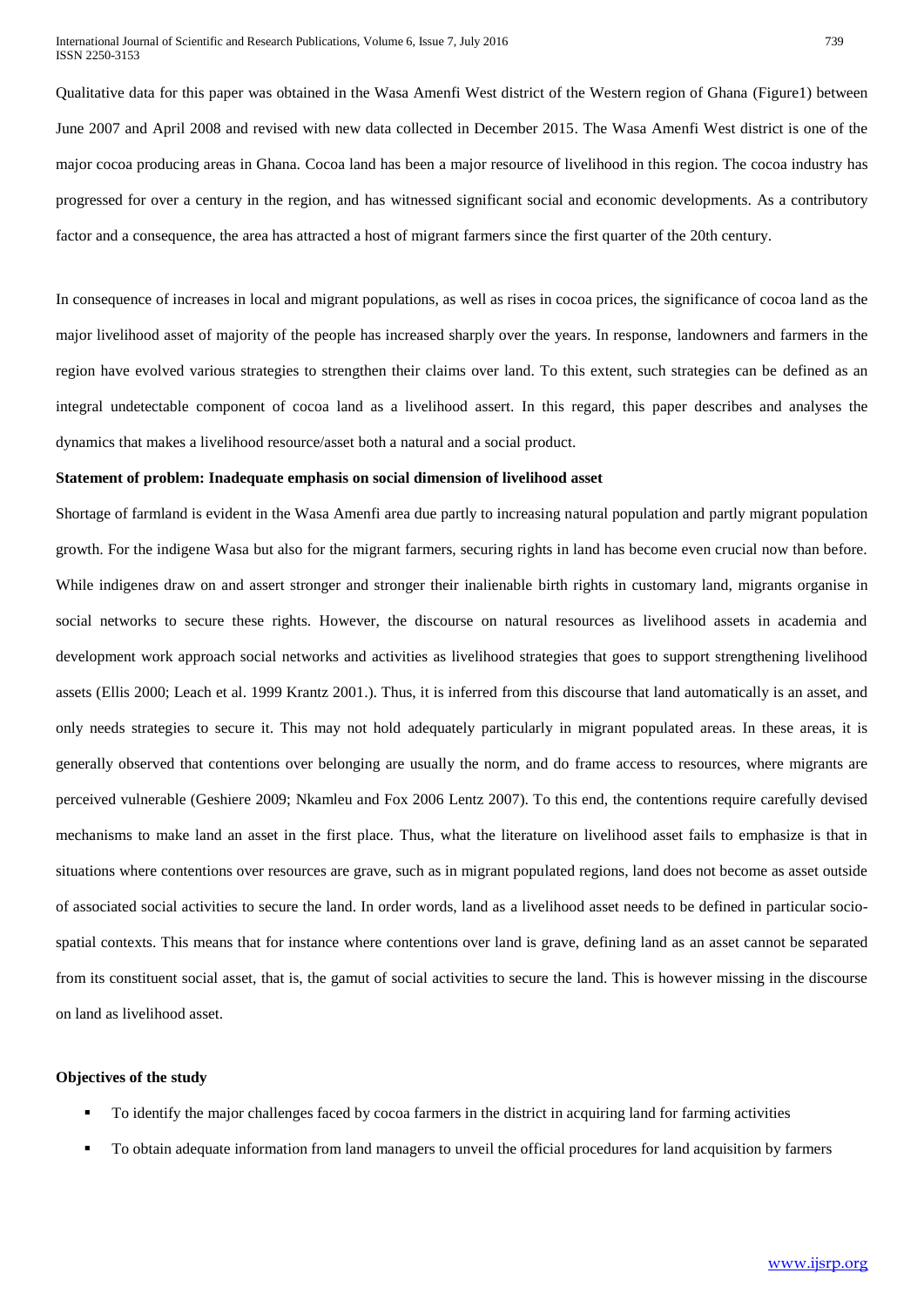International Journal of Scientific and Research Publications, Volume 6, Issue 7, July 2016 740 ISSN 2250-3153

 To make the information on land lease and outright sale available to farmer groups in the study area through seminars/workshops.

# **Research questions**

- What are the major challenges faced by cocoa farmers in the study area in terms of acquiring land for farming?
- What are the procedures farmers need to go through to facilitate land acquisition?
- How do these procedures get to the farmers who are mostly uneducated?

# II. METHODOLOGY

# *Approach and study area*

The paper is based on the qualitative case study approach. The choice of this approach was informed by the nature of the study, with its focus on social practices. The Wasa Amenfi West district was chosen for the study because it is a rural area with a high population of migrant farmers who occupy customary land (Alhassan and Manuh 2005).The district is one of the statutorily demarcated administrative areas in the Western region of Ghana (Figure 1).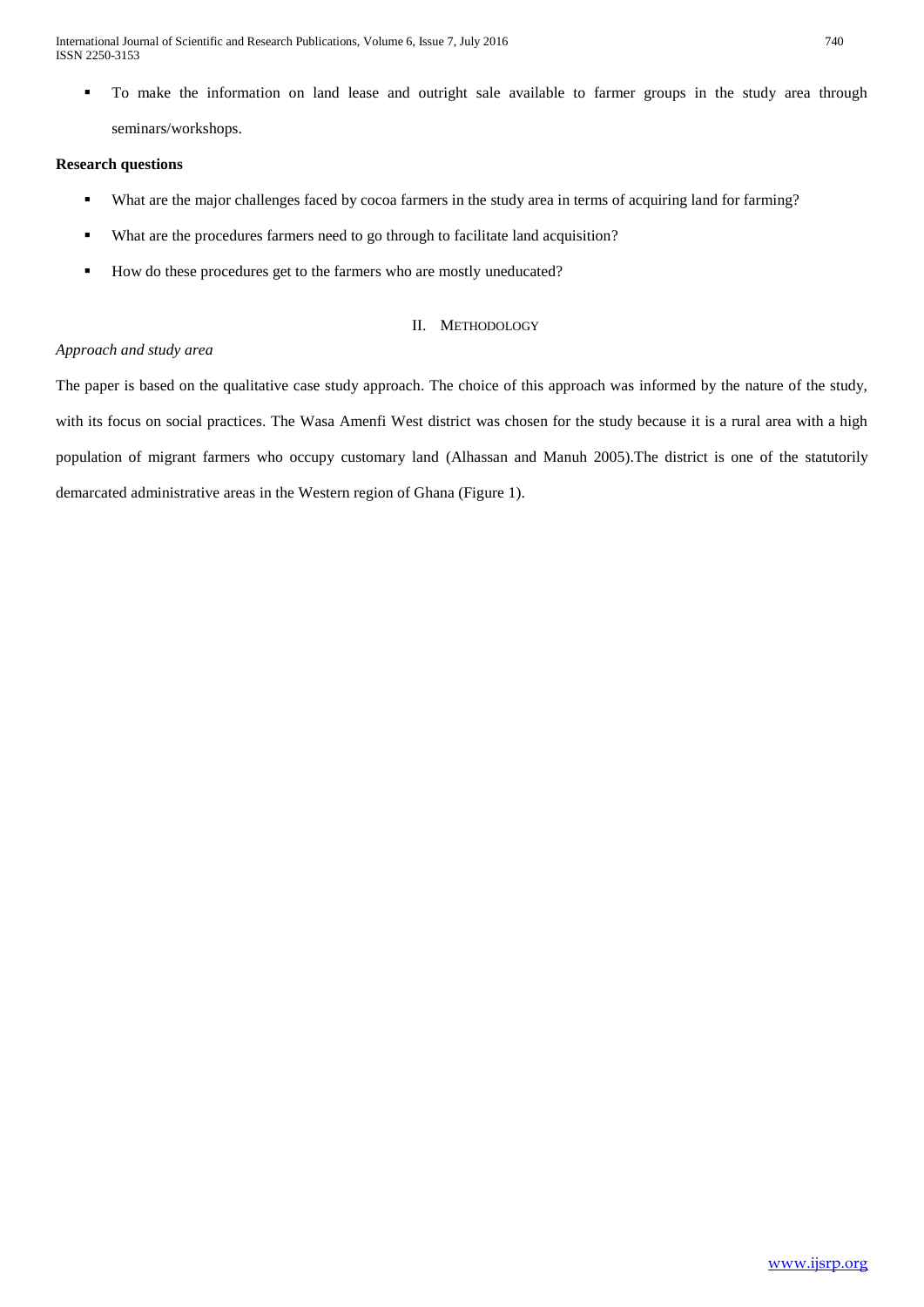

Figure 1: map of Wasa Amenfi West District showing key communities.

Source: Center for Remote Sensing and Geographic Information Services, University of Ghana, Legon (with data from authors' field research, February 2008).

In the 2010 population and housing census of Ghana, the total population of the district is estimated at  $161,166$ <sup>2</sup> About 70 percent of the district is rural with the majority of the population living in several settlements (Aidoo 1989). Though the district is a multiethnic society, ethnic conflict in the district is rare, but land-based disputes are not uncommon (Alhassan and Manuh 2005).

# *Data collection process*

**<sup>.</sup>** <sup>2</sup>Ghana Statistical Service (2012) 2010 Population and housing census, GSS, Accra.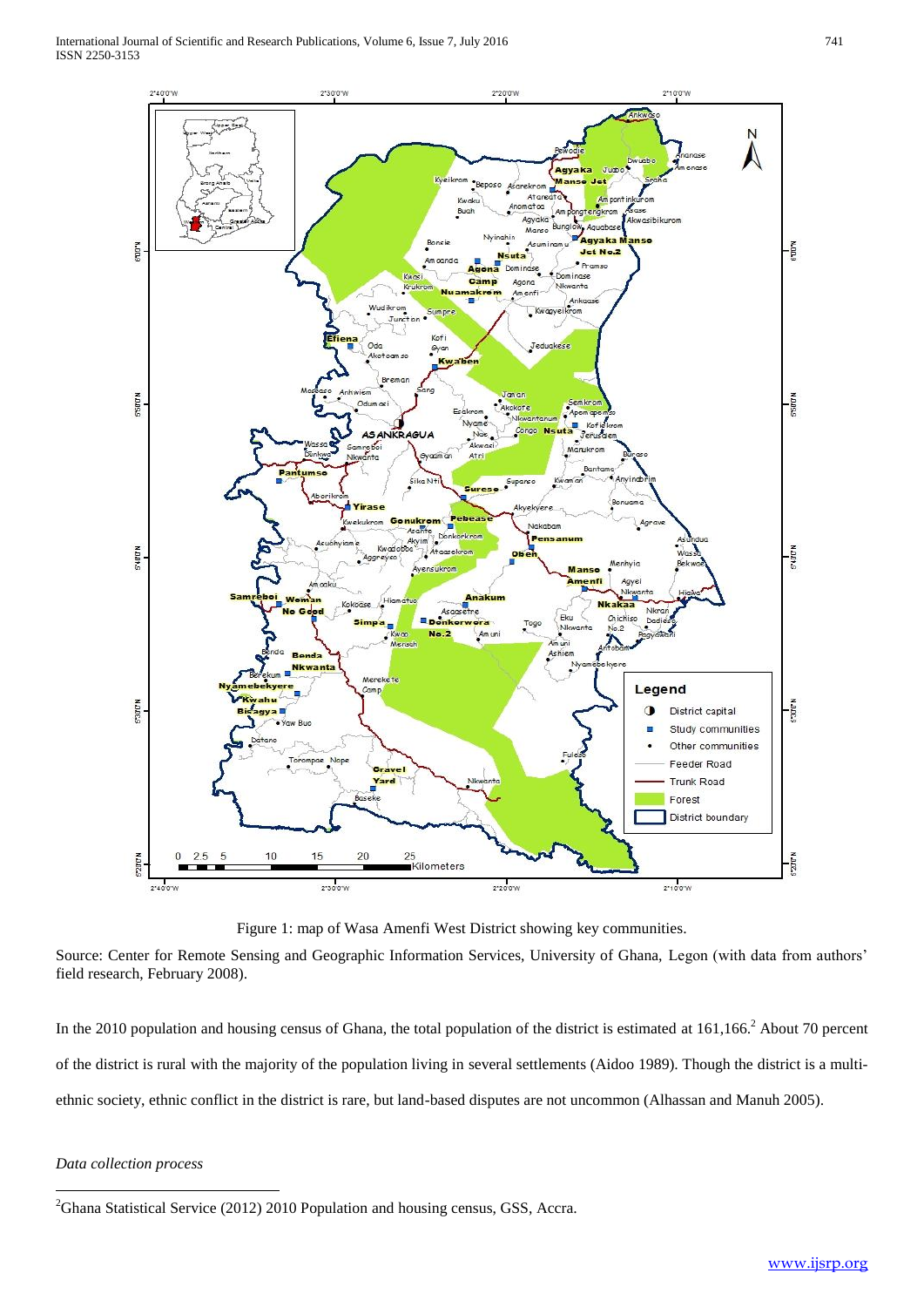Primary data was gathered through in-depth interviews with forty migrant farmers, twenty indigenes, and three local government officials. In 2007 and 2008, in-depth interviews were held in nine communities while in 2015 in two of these nine communities. The communities are Samreboi, Simpa, and Gravel Yard, all in the south-western part of the district; Asangrangwa, Sureso, and Pensanum all in the central part of the district; Manso Amenfi to the east of the district; and Agona and Agyaka Manso both in the northern part of the district (Figure 1).Four focus group discussions were also conducted with migrant farmers in 2015 in Asankrangua and Manso Amenfi.<sup>3</sup>

In choosing the participants for the in-depth interviews, a purposive selection technique was followed, based on the authors' prior knowledge of the communities, as well as on reconnaissance of participants' own experiences relating to the theme at hand. The in-depth interviewees and focus group discussants included migrant leaders and farmers, indigene farmers, community leaders, chiefs, family heads, and officials of the district assembly. To ensure heterogeneity between participants in the data collection process, participants of different characteristics and experiences were included, such as the youth and elderly, and recent- and older-generation migrants. To do this, a combination of strategies was adopted. These strategies include opportunistic selection, where relevant people based on prior knowledge were chosen, and snow ball selection where new leads were followed during the fieldwork.

Discussants in the focus group discussions were groups of migrants selected by purposive sampling based on their knowledge and interest to discuss their experiences as migrant farmers, including experiences on customary land tenancy transactions, migrant farmer - land owner relationships, and farmer group formation. Each group had not less than six and not more than ten participants. Secondary data to complement primary data was collected from documents at the district assembly (local government) at Asankrangua and the customary land secretariat at Wasa Akropong, as well as from grey literature and scanty records of migrant farmer groups.

## *Data analysis*

1

Analysis of data was aided by the use of the Atlas.ti computer assisted qualitative analysis software. The software enabled generation of codes and themes from segments of raw interview transcripts. Atlas.ti permitted the linking of codes and themes from datasets to each other in various ways to determine relationships between participants' claims. In this respect, the qualitative approach followed was inductive, where no predefined categories or themes of the study were set in specific theory and hypothesis (Bahari 2010: 18). Following Bromley (2001: 32), the inductive approach is usually unique to qualitative research. As

<sup>&</sup>lt;sup>3</sup>This work adopts the definition of 'stool' in Ghana, in the National Land Policy (Accra, 1999); G.R. Woodman, Customary Land in The Ghanaian Courts (Accra, Ghana Universities Press, 1996); and PNDC (Establishment) Proclamation (Consequential and Supplementary Provision) Law, 1982 (PNDCL 42) S.63 (I). In these sources, stool, is the seat of a chief of an indigenous state (sometimes of a head of family), which represents the source of authority of the chief (or head of family). It is a symbol of unity and its responsibilities devolve upon its living representatives, the chief and his councillors. In Northern Ghana, the equivalent of the stool is the skin. Thus, a group of people who collectively identify themselves to a particular stool or skin constitute the stool or skin area. Land owned by such an area is referred to as stool/skin land.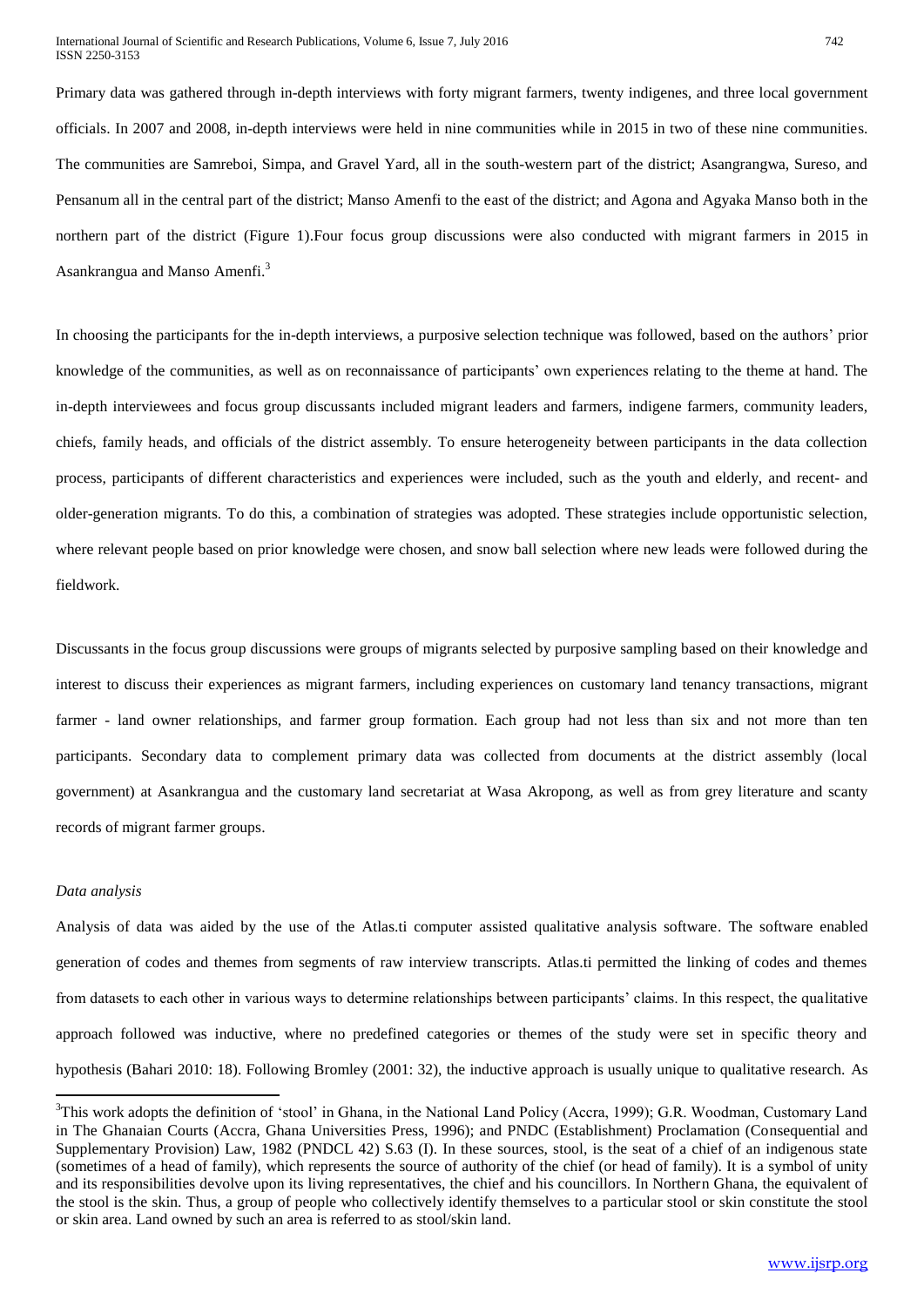inductive, it pre-empted interviewees and discussants of this work and the author from being closed up from potential areas of interest that came up only through interactions and the generation of codes and themes in Atlas.ti. As such, the inductive approach was more advantageous than the deductive approach, which is common with quantitative, statistical studies) (Saunders et al.2007; Rocco et al. 2003).

# Quotation presentation and referencing

Quotations from data transcripts drawn from the Atlas.ti software are presented in various parts of this work to support interpretation. In these quotations, the real identities of interviewees and discussants are concealed as much as possible. Therefore, only initials of the names of interviewees and discussants are provided in the quotations used. However, official titles of respondents or names of towns in these quotations are real. At the end of each quotation used, there is a quotation reference that provides some basic information about the quotation.

Below is an example of a quotation reference and its meaning:

# *<ref>P3:\_Asangrangua\_migrant farmers focus group discussion\_12 December 2015.rtf - 03:18 [(09:12)] by peter narh</ref>.*

"**<***ref>*" stands for reference; "*P3*" means primary document 3, that is, discussion transcript document 3 in the Atlas.ti software; "*Asankrangua*" refers to the town where the discussion was held; "*migrant farmers focus group discussion*" is the kind of people involved in the interviewee or discussion; "*12December 2015*" is the date on which the discussion was held; "*rtf*" is a computer file format; "03:18" means the quotation used is the 18<sup>th</sup>quotation in transcript document 3; " $(09:12)$ ]" means the quotation used begins at paragraph 09 and ends in paragraph 12 of the transcript document; "*peter narh*" is the name of this transcriber.

#### **Migration into the Wasa Amenfi West district**

The diverse ethnic composition of the population of the Wasa Amenfi West district is a consequence of past and present movements of farmers into the area in search of cultivable land. In 2007, officials in the Wasa Amenfi West district (WAWD) estimated the migrant population at between 35 and 40 percent of the total population of the district. At the time of collecting revised data in December 2015, this migrant proportion of the total population was estimated at about 45 to 48 percent. Migrants originally come from various parts of Ghana, particularly the Northern, Eastern, and Ashanti regions. Many as well migrate from neighbouring countries of Burkina Faso, Togo, Niger, Chad, and Mali, primarily to cultivate cocoa (Hill 1963; Awuah 1986; Aidoo 1989; and Alhassan and Manuh 2005) (Figure 2).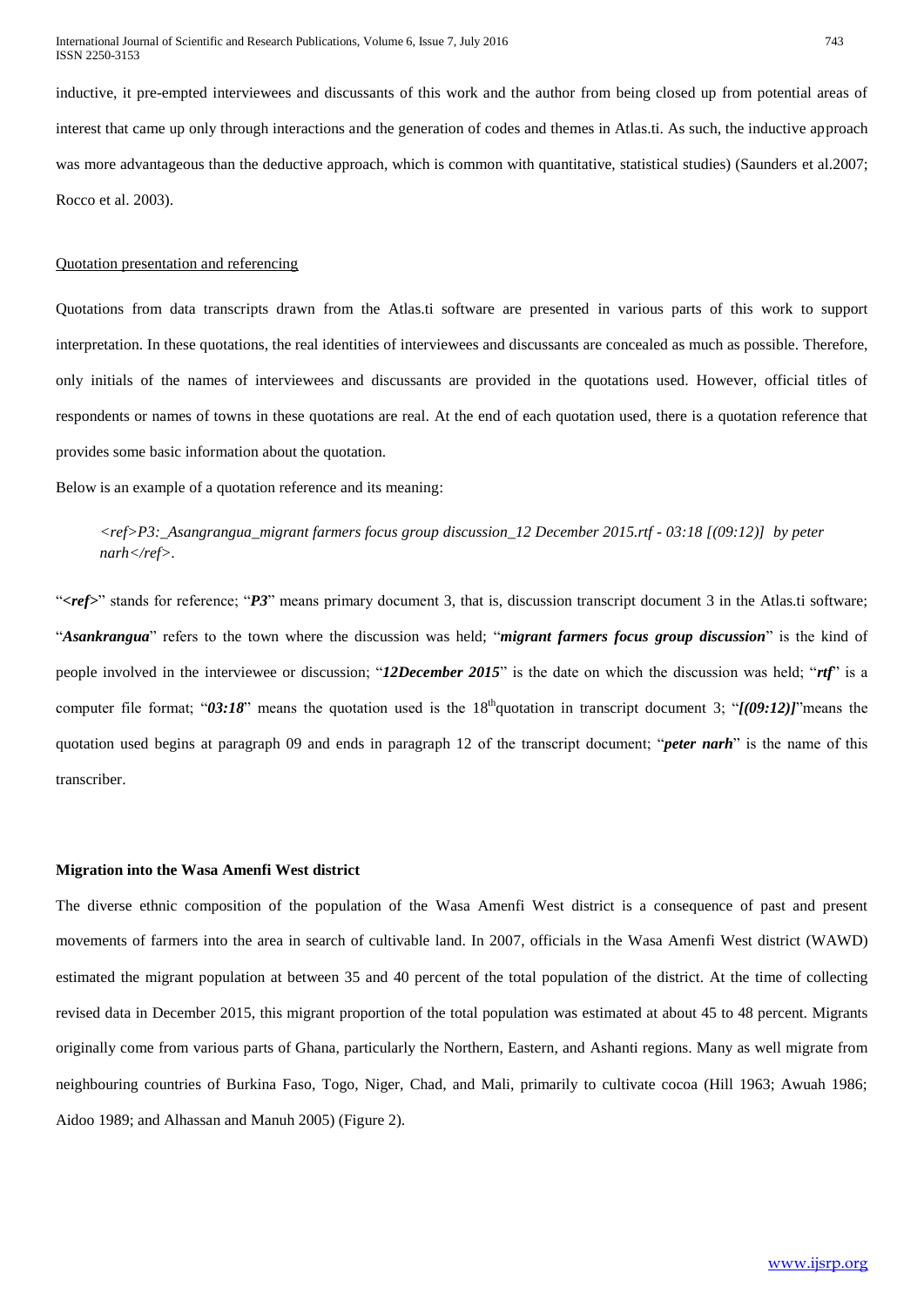

Figure 2, map of Ghana showing migration from other parts of the country and beyond into the western part of the country. Source: Center for Remote Sensing and Geographic Information Services, University of Ghana, Legon (with data from authors' field research, February 2008).

Informed in-depth interviewees reveal that coincidentally, in the early periods of the migration phenomenon around the mid-20<sup>th</sup> century, local landowners and chiefs had encouraged migrant farmers to settle and cultivate the large tracts of cocoa land available. For the local people and chiefs, the liberal approach to migrant settlement was a way to increase their economic rewards from the available uncultivated customary lands and also to increase their social status from having tenants. Similar migration phenomenon and associated social status has been reported in the Ivory Coast and Senegal (Adepoju 1995). There are similar phenomena of massive movements from the countryside and conquering of agricultural frontiers by migrants since the 1950s reported in Latin America (Carr 2009; Greiner and Sakdapolrak 2013).

Young men in their twenties, thirties, and forties migrate most to the Wasa Amenfi West area. Often, they leave their wives and children behind but later these may join them when they have some financial security after they acquire land and established cocoa farms for themselves. The migrant's main preoccupation in the district is to acquire as much land to grow cocoa as they can. Thus, they first live in the villages where land is easy to find. Subsequently, some make further attempts to find additional land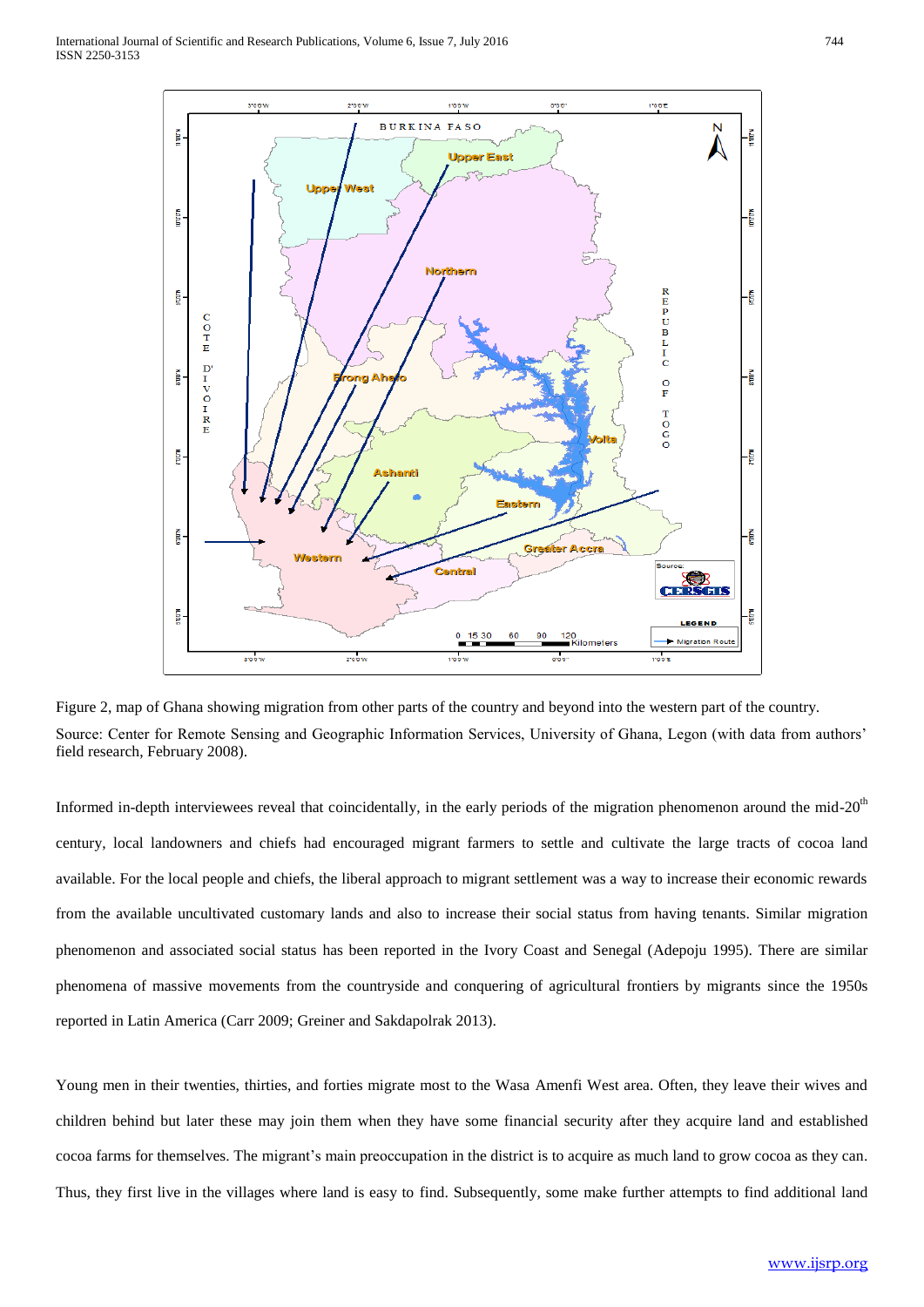elsewhere after they had settled and understood the land acquisition dynamics. Many migrants intermarry, own large tracts of cocoa farm, and create second homes in this area. It is tempting to conclude that migrants marry indigenes as a strategy towards increasing their access to and security of land tenure. Thus, sometimes unless told, one is not likely to easily identify a migrant from an indigene.

Migrant farmers usually travel to their hometowns and return with relatives. The network persists today. These new migrants then access land by concluding tenancy land agreements with landowners. Still they may access land either by borrowing from fellow migrants, or by providing farm labour for their relatives or indigenes. Nkamleu and Fox (2006) note that such network migration is common in sub-Saharan Africa. They describe it as chain and group migration where new migrants rely on a network of social relations (friends, relatives, townsfolk) to provide immediate resources such as accommodation and employment until they establish. In the Wasa Amenfi West district, there have been reports that some established migrants charge new migrants some amount of money to bring them to the Wasa Amenfi area. Such assertions however could not be substantiated during the fieldwork for this paper. However, it is uncommon to find a migrant working on other migrant's farms to pay off some form of debt.

#### **Conceptualisation of livelihood and resources**

Drawing on Chambers and Conway (1991), and Scoones (1998, 2009) livelihood in this work denotes the means and processes to live. It entails resources, processes, relationships, capacities, and abilities of farmers to access and use resources to live. They state that livelihood is sustainable when it can cope with and recover from stress and shocks, maintains or enhances its capabilities and assets, and provides sustainable livelihood opportunities for the next generation, and contributes net benefits to other livelihoods at the local and global levels and in the short and long term. Scoones (1998) builds on this definition of Chambers and Conway to add that livelihood is sustainable also when it does not undermining the natural resource base. Thus, livelihood in this work is about working some form of resources considered crucial.

Livelihood analysis in a sustainable livelihoods approach has over the years considered land resources as the most important livelihood asset for farmers. Livelihood assets may take different forms of tangible capital stock or endowments such as land, equipment, technology, cash, and other materials, or intangible resources such as the claims one make over other materials, information, education, health services, and employment opportunities (Ellis 2000; Leach et al. 1999). The sustainable livelihoods approach is a multidimensional and integrated analytical tool for poverty reduction or guideline for project implementation targeting poor people. It addresses the previous narrow definition of livelihood that informed a focus on isolated and disjointed individual sectoral support (Krantz 2001). Therefore, the new approach is useful for understanding the many factors that affect a person's livelihood and how those factors interact with each other. The approach views livelihood as a system and provides a way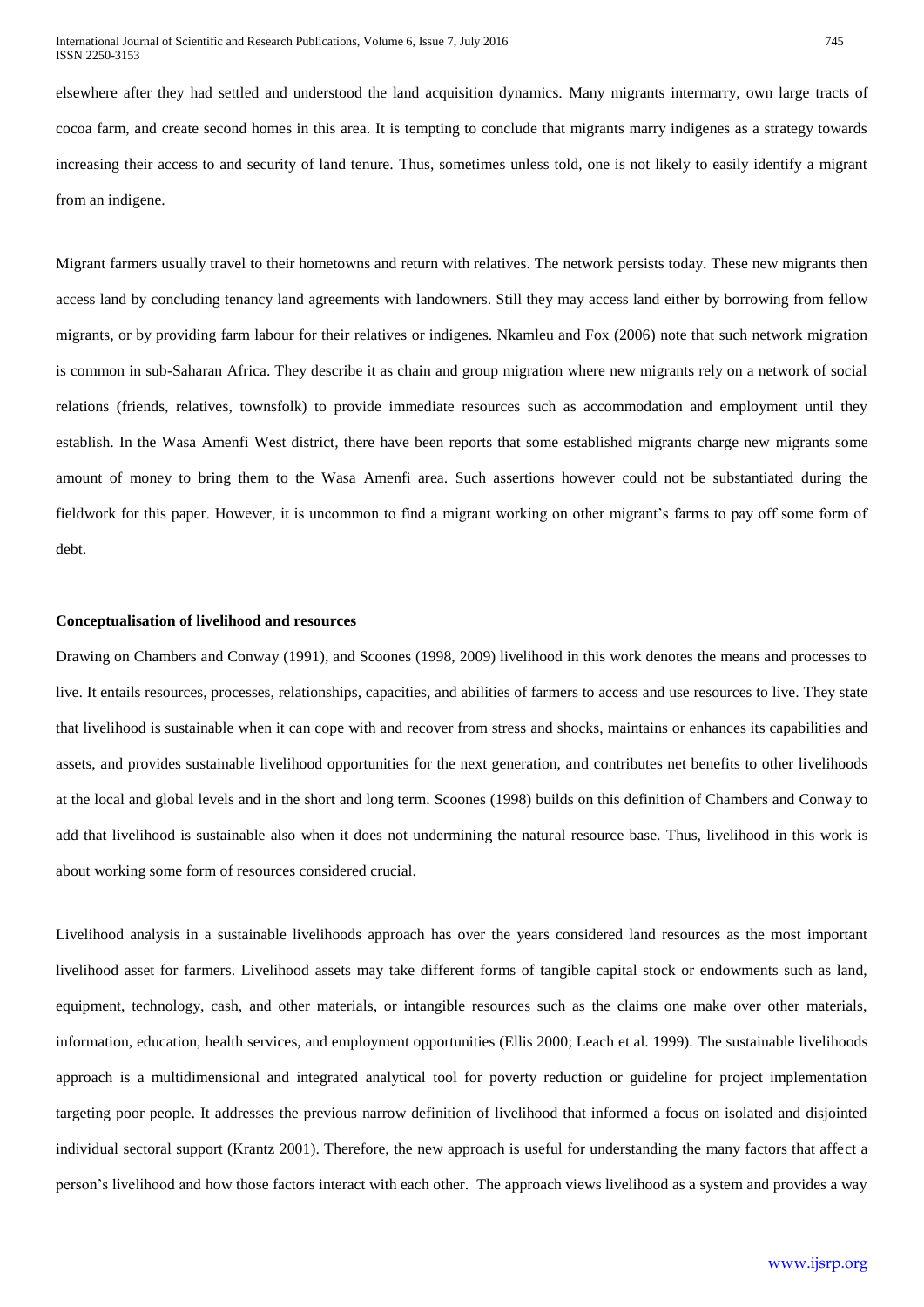to understand the assets poor people draw upon, the strategies they develop to make a living, the context within which livelihood is developed, and those factors that make livelihood more or less vulnerable to shocks and stresses.

The contention of this paper builds on the conceptualisation of livelihood as above. In this respect, there are livelihood assets and livelihood strategies. As a central component of all livelihood trajectories, livelihood strategies of the people concerned are pivotal to sustaining a living. Livelihood strategies refer to the array and combination of choices and activities that people resort to in order to achieve their livelihood objectives (Marchetta 2011; Ellis 2000), including activities that go to confront threats to livelihood assets (King 2011). While such strategies support ways people secure or use their assets, it is important, in the conviction of this paper, to properly link livelihood strategies up with assets. In this respect, the livelihood strategies of migrant farmers with respect to securing their most important asset, customary cocoa land, suggest that such cocoa land is an important asset of livelihood not just because it is a natural resource. Also and equally important, cocoa land is a resource when such social strategies of people make such resources secure and productive for livelihood. In this conceptualisation, livelihood strategies as social practices are equally important as the natural existence of land, to make land a most important asset for livelihoods.

#### **Customary land tenure in Wasa Amenfi West**

Before the description and analysis of migrant groups on land, it is appropriate to start off with some explanations of customary land tenure and administration in the Wasa Amenfi West district, which contributes to migrant farmer group formation. Indeed, existence of such social groups is a strategy of migrant farmers to overcome constraints of the customary land tenure system in the area.

# *Customary land tenure and administration in Wasa Amenfi West district*

'Land' as understood in customary law includes the surface soil and things on the soil, which are enjoyed with it as being part of the land by nature, such as rivers, streams, lakes, lagoons, creeks, growing trees, or things artificially fixed to it like houses, buildings, and any other structures (Woodman 1985; da Rocha 2003). It also includes any estate, interest or right in, to, or over land, or over any of the things being part of the land by nature or artificially fixed to it (Woodman 1985; da Rocha 2003). Customary land tenure refers to ownership and use of land by people, based on some specific recognised rights in such land. Largely, customary land tenure is organised on the basis of customary institutions (customary norms and rules) that are generally accepted by the people concerned. The customary norms and rules are not guaranteed by force, but on the fact that they are recognised, usually explicitly and generally known, as legitimate by the community, though normally they may not be recorded in writing (Fobih 2004).

Adopting this definition of land tenure, migrant land tenure in Wasa Amenfi is described as *abunu* or *abusa* tenancies. Yet, some migrants claim that their land tenure, defined by their outright ownership of land rights, is the same as the usufructuary rights in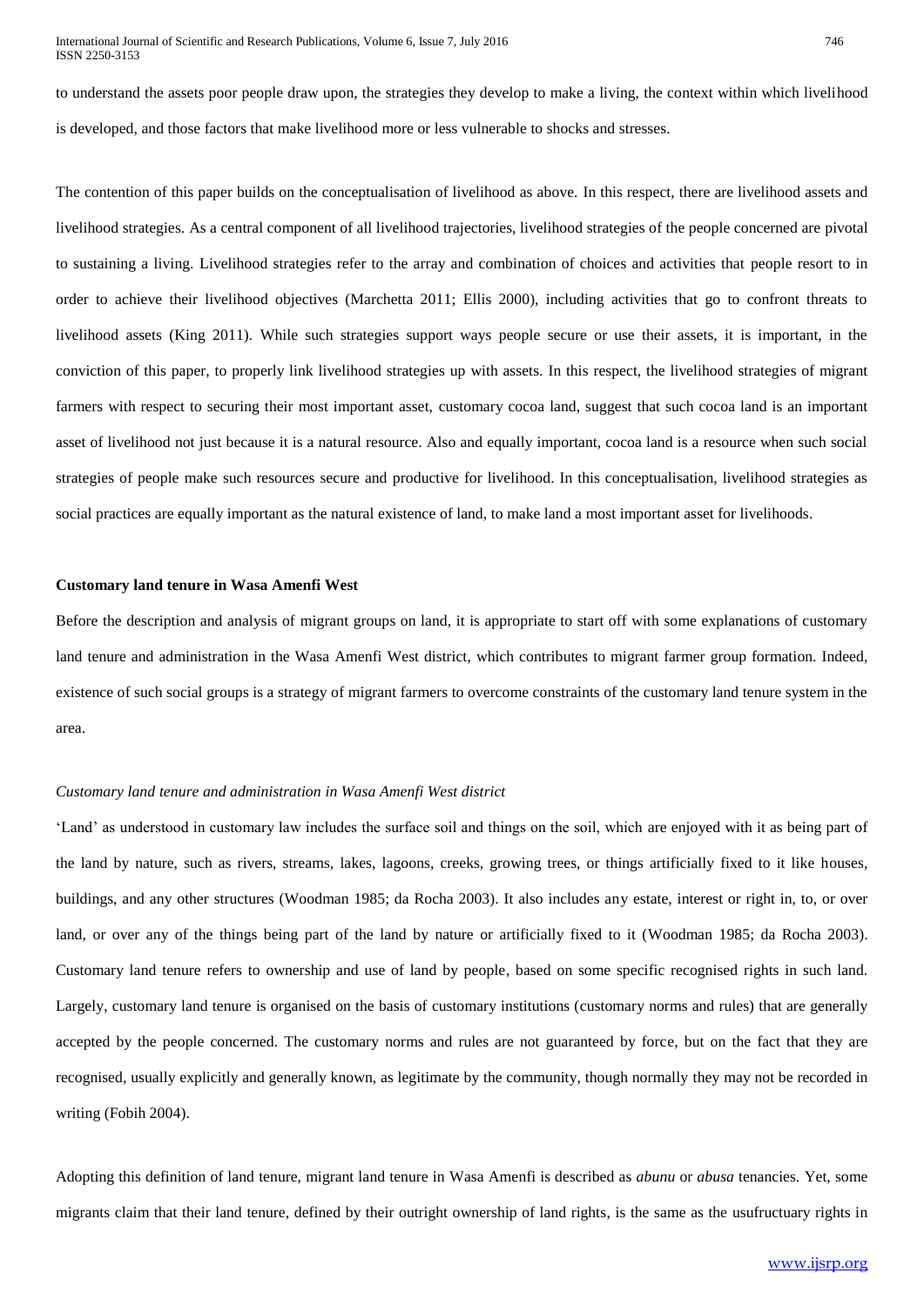land held by indigenes. Such migrants contend that their rights in land are permanent and not tenancies. The contentions surrounding this later version of migrant land tenure have important implications for the social practices of migrant farmers, which are integral parts of their livelihood assets.

## *The abunu and abusa customary law tenancies*

The *abunu* and *abusa* tenancy arrangements are the two main variants of land tenancy in the Wasa Amenfi West district. They provide possessory land (use) rights to otherwise landless people mainly for farming. da Rocha and Lodoh (1999, 84) and Amanor (2005) describe the *abunu* tenancy as the occupation of a contracted land by a tenant for the cultivation of mainly cash crops. The yield of the farm is shared equally between the tenant and the landowner every season, for a number of seasons until such time that the parties agree to divide the portion of the farmland cultivated with the cash crop into two equal halves between the tenant and landowner. The tenant sometimes has complete ownership rights over any food crops cultivated to defray costs incurred in developing the farm; otherwise the food crops are also shared every season. The food crops may be divided into two or three, onehalf or a third due the landowner, depending on the extent of contribution they make to the cultivation of the land.

The *abusa* tenancy is a contractual cultivation of land by a tenant for the production of farm crops (food or cash crop) in consideration of a third of the produce or proceeds of the farm to the landowner at the end of every season. The tenant meets all the cost of farming at their own expense (da Rocha and Lodoh 1999, 84). In the district, unlike the *abunu* tenancy, the *abusa* tenancy normally results in sharing of only farm crops, not the farmland. The entire land under the tenancy remains the property of the landowner (Narh 2013). Settler farmers and indigenes in the district are not agreed on the kind of land rights the migrant finally acquires after the land accessed through *abunu* is eventually shared between the landowner and the tenant. For instance, several migrant farmers attached so much emotion to their refusal of the indigenes' assertion that no migrant can hold ownership rights in land in Wasa Amenfi. To them:

GA: ..when you come here the land is given to you to farm and take a part of it for yourself. They never say there is a difference between the soil, which you can use to plant your crops and the land itself which you have to give back to them. They are our caretakers here in terms of giving us land, and we thank them for that. But you see, we cannot toil for nothing, for only crops.

FF: Hmm, this issue has been there since my father came here. We did not own land before, but now I can say we own our lands and we will keep them as such. We respect Nana [local chief] and what he says we will obey. But if we have to lose our lands like they say that the land does not belong to us, then we have to beg Nana that this was not the agreement.

OP: …my friend, listen to me; me I always ask that when the cocoa is withered then I give back the land. But I will plant year in and year out.

*<ref>P3:\_migrant farmers focus group\_12 December 2015.rtf - 03:18 [(09:12)] by peter narh</ref>*

Let us first put this contention between migrants and indigenes in perspective. Customary law land tenancies such as *abunu* and

*abusa*, according to da Rocha and Lodoh (1999) are rights in land capable of being acquired by both indigenes and non-indigenes.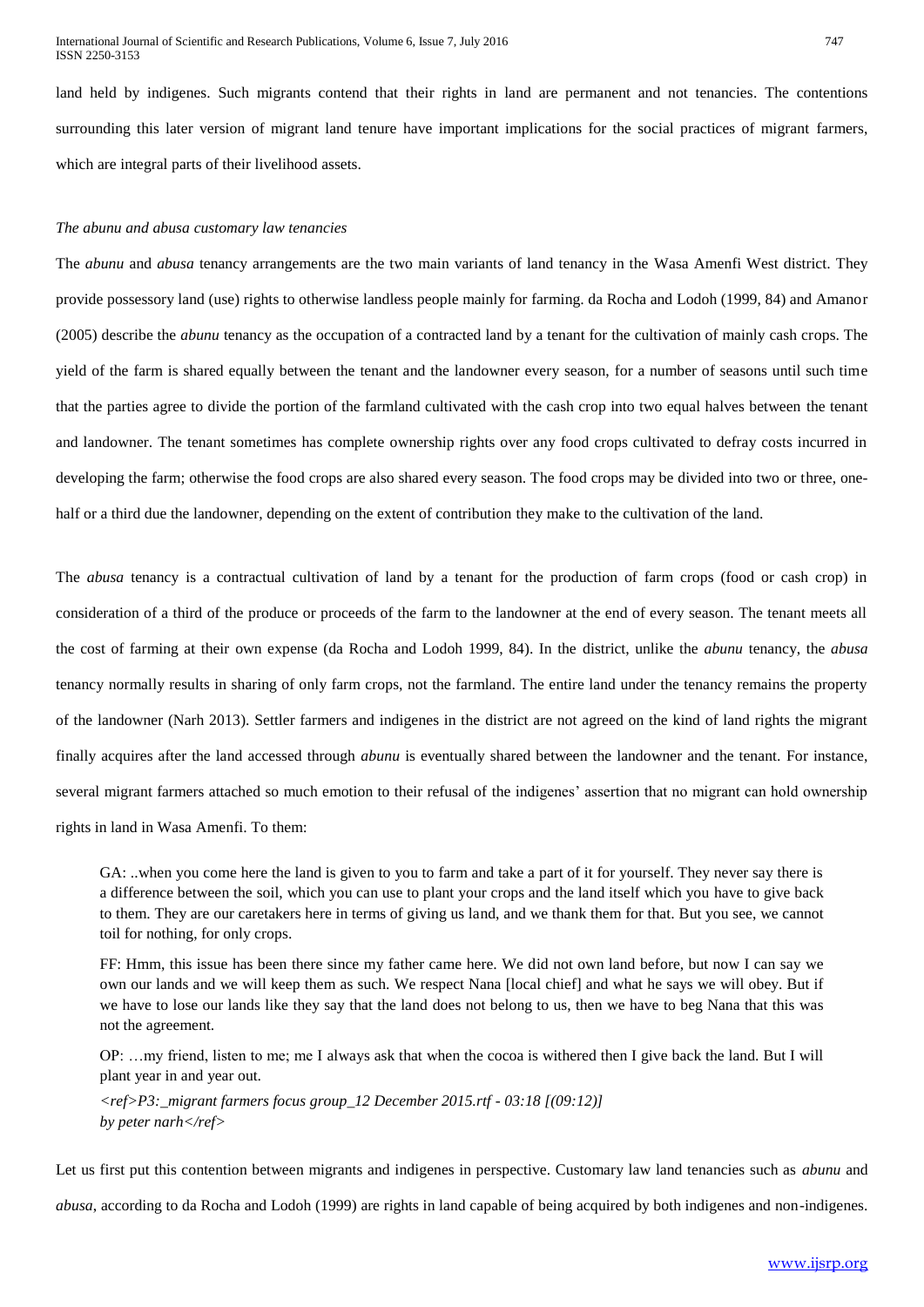International Journal of Scientific and Research Publications, Volume 6, Issue 7, July 2016 748 ISSN 2250-3153

They can be created from both allodial and usufructary<sup>4</sup> rights, and may be for an indefinite period, or for a specified period. It gives the tenant limited rights in the land usually for a fee payable in cash or kind. In the Ghana Land Title Registration Law, 1986 (PNDCL 152), contractual or share cropping and customary land law tenancies are recognised rights in land. However, neither this statutory law nor customary land laws make clear the circumstances under which a tenant remains a tenant or acquires a different right in the customary land after a period of time.

Indigenes commonly hold that ownership rights over land acquired by settler farmers after the farmland is shared ultimately remains with the original landowner, even after several years. The reason for this is captured succinctly in one interview:

WT: When we talk about this land issue, it is about life and soul. Let me explain better. Wasa Amenfi people, our land is for Wasa Amenfi people because of the toil of our forefathers and the blood they shed sometimes. So it is a relationship of land and blood that cannot be broken. The land is our soul. And I do not need to say it loud that one cannot give out their soul to another person. I mean this land is our soul as Wasa Amenfi people and cannot be alienated to another group of people who are not Wasa Amenfi people.

*<ref>P6:\_in-depth interview\_community leader\_Pensanum\_16 June 2007.rtf - 06:04 [(05:05)] by peter narh</ref>*

However, there is no formal evidence to confirm these claims of the indigenes. Primarily, as seen above, migrant farmers seek to hold on to their *abunu*-acquired lands in perpetuity. Migrant farmers on one hand contend that they hold absolute and perpetual ownership rights in the land they acquire through the *abunu* tenancy arrangement. This means they can rent, bequeath, and even lease off their lands. Indigenes, on the other hand, consider that the land rights of migrant farmers are limited to the lifespan of the cash crop on the land. When any cash crop on the land withers, indigenes expect to reclaim their ownership rights in the land. However, often, migrants plant new cash crops to replace dying ones so that the land is kept under perennial crops for several decades.

Practical reasons can be advanced to account for the seemingly indeterminate land rights of migrants. Though land transactions in the Wasa Amenfi West area are increasingly being documented, largely the documentation is not properly done (Alhassan and Manuh 2005). Many land transaction documents lack proper formulation that unambiguously reflects the nature of rights of parties in land tenancy arrangements. Consequently, there is a high incidence of misinterpretation and breach of terms in the land

1

<sup>&</sup>lt;sup>4</sup> The allodial right is the highest and most comprehensive category of right in customary land by customary law. In the Wasa Amenfi West district, it is held by the chief or paramount chief and encompasses ownership, use, and alienation capacities over customary land. It is the source of all other rights in customary land in Ghana.

The usufructuary right in customary land derives from the allodial right. It is held mostly by indigenes as a complement of rights in view of their inherent membership by birth or adoption to a clan or a landowning community. The usufructuary right in customary land may be acquired by first cultivation of vacant virgin land, or by allotment from the landowning group to its members. Compatible with it being a right and not a privilege, the usufructuary right is indefeasible, inheritable, and often considered inalienable.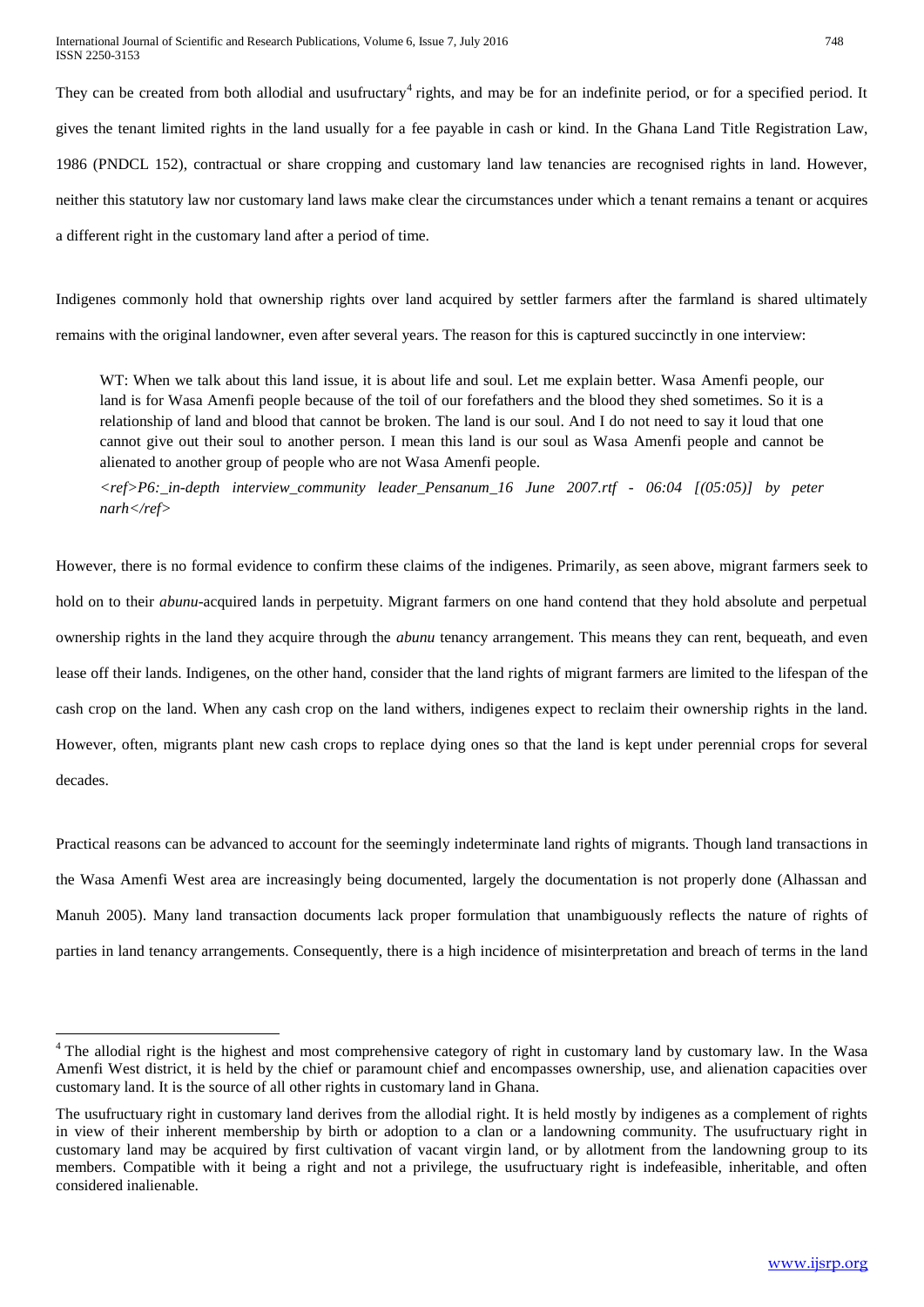transaction documents. The vagueness of the rights over land evolving out of the *abunu* tenancy is the basis of contentions

between different sections of the host society, and between the indigenes and migrants.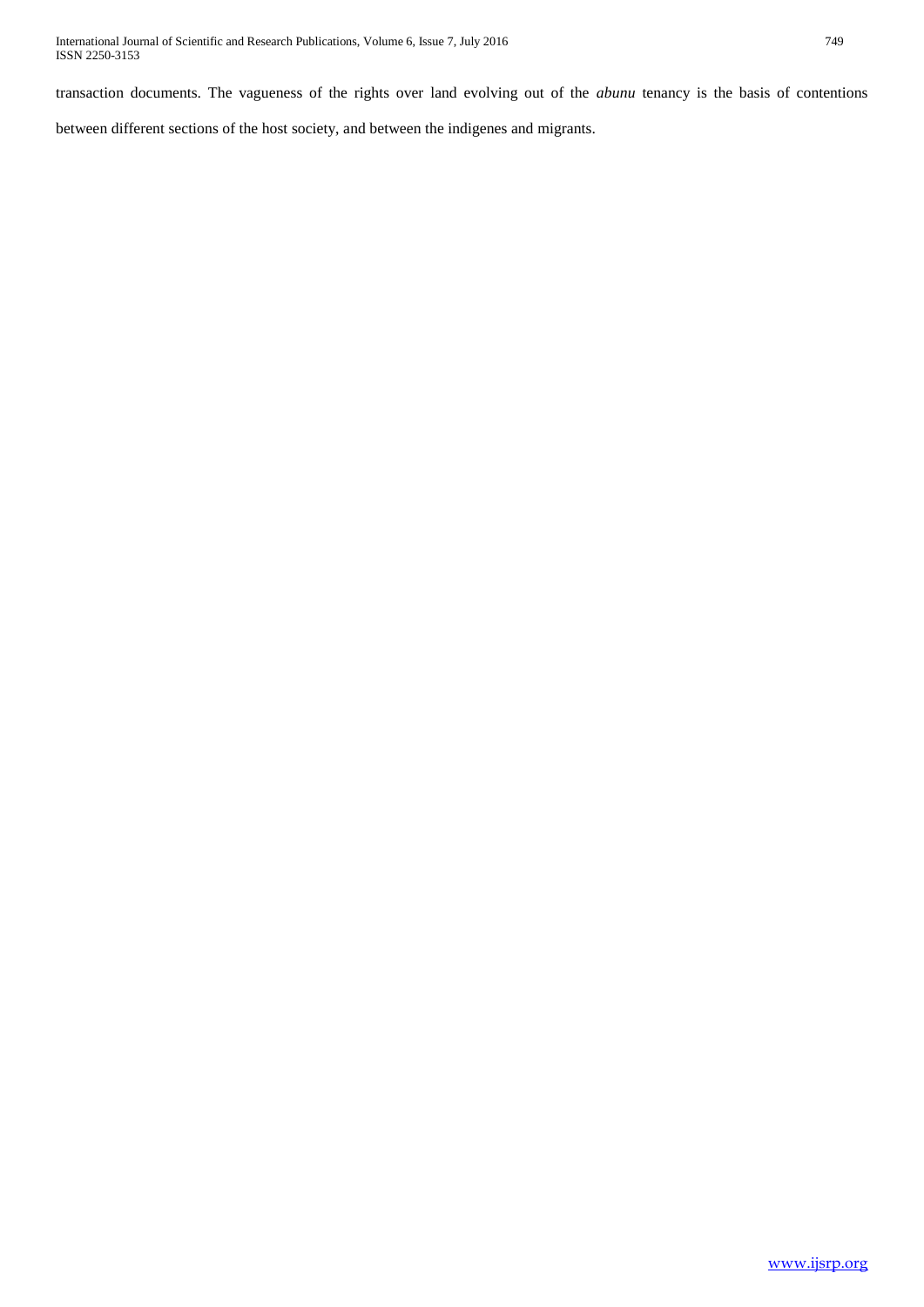#### **Migrant group formation over cocoa land as livelihood asset**

Migrant groupings are a common phenomenon in the cocoa growing areas in western Ghana. Group formation among migrant farmers is an integral component of their daily lives in the cocoa growing communities. In the words of the coordinator of one the groups in Samreboi, sticking together is an issue of *"..a rite for migrants to sustain their lives as crucial as food for the body* "Through these groups migrant farmers attempt to identify together to secure a couple of objectives. These objectives include securing and strengthening rights in land and land tenure, providing labour and capital resources to invest in the productivity of cocoa land, and making regular financial and material contributions towards some identified social and economic needs of a member or members of the group. The groups are able to mobilise in response to immediate needs. Members make constant, though sometimes latent, efforts to organise, nurture or mould their groupings. Most of these groups have neither permanent secretariat nor any proper record keeping procedure of events in the sense of regular recording of events and secured storage of such records. Yet, they have quite effective management machinery that is able to quickly mobilise group members to action to defend the cause of the group in the event of any threats to their objectives.

There are two levels of the migrant group formations. There is the more latent wider group that is composed of all the migrant farmers in one geographical area, say a village or community. But within this group are yet smaller, active, and more closely-nit associations of individuals mostly of common ethnicity, with more clearly defined and pursued ideals. A new migrant automatically acquires membership of the latent wider group without any registration process, in so far as they share in the ideals of the group. But new migrants may need to go through some form of basic registration to become a member of the smaller, closeknit group.Both the wider and smaller groupings are mobilised and come alive purposively when migrants perceive a need, such as a threat to their land rights, or in times when customary services are due the chiefs and community people. As will be expected, the observation is that it is less difficult for the smaller groups to mobilise themselves than the large multi-ethnic groupings.

#### *Drivers of mobilisation*

#### Land tenure challenges

The most important driver for the continuity of migrant groupings is the peculiar land tenure of migrants. Migrant farmers acquire land through tenancy systems described above as *abusa* and *abunu*. Other drivers include the need to contribute financially or materially to assist a member in a current needy situation such as to organise a marriage ceremony, a funeral or provide labour on farms. Mostly, migrant farmer groupings form and persist on the fact that every migrant is constantly aware that land in the district can be insecure sometimes or often. As noted above, the *abunu* and *abusa* land tenure systems are wrought with a couple of challenges, which are constant sources of tension between migrants and indigenes. Migrants therefore identify together to confront these common challenges to safeguard their interests and rights in land. These challenges include contentions over rights in land, which include rights for women, land boundary disputes, and access to and sharing of farm produce. The *abunu* and *abusa*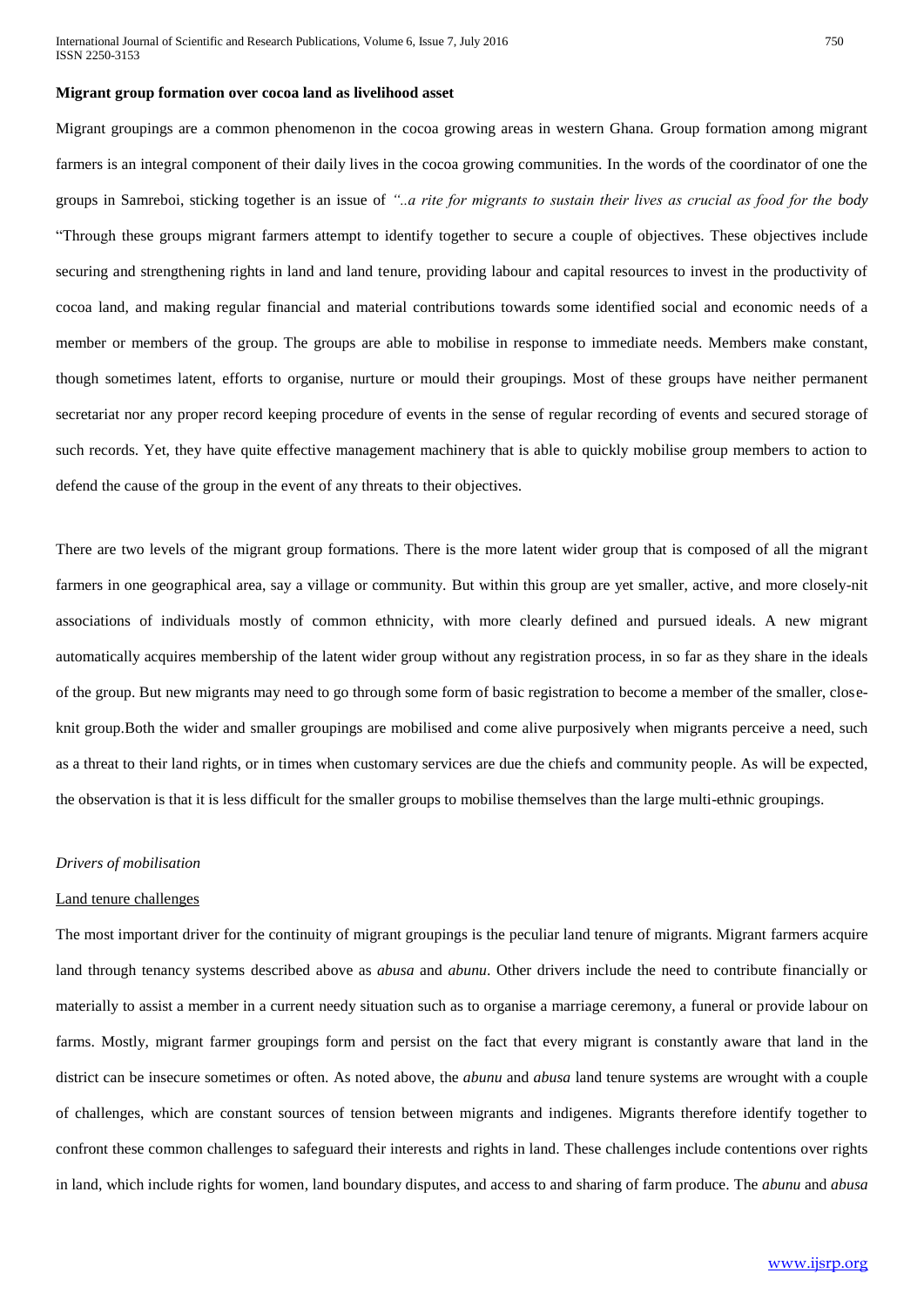tenancy systems provide possessory land use rights to otherwise landless migrants. By these systems migrant cocoa farmers have accumulated large parcels of land. In fact, many migrants in many parts of the district now own larger tracts of customary land than the indigenes. This is a constant source of tension between migrants and indigenes. The indigenes are alarmed at the rate at which they continue to lose control of their customary lands to people they still consider migrants.

Migrant farmer groupings are a potent instrument fora common voice to confront threats to migrants land tenure. Enforcement of customary land law sometimes engenders recurrent tensions and disputes between migrants and indigenes. For instance, some landowners in the district have established or are establishing a regulation that seeks to limit rights in customary land acquired through the *abunu* tenancy agreement to a period of fifty years, after which such land rights will be renegotiated, with the first option residing in the landowner. Landowners assert that existing migrant land acquisitions of less than fifty years old are inclusive in this new regulation. Before this regulation, it is common and safe for migrant farmers to regard their tenure of land acquired through the *abunu* transaction as indefinite. In the heat of this regulation in some areas in the district, migrant farmers mobilise to present a common front at the centres of dispute resolution such as the Alternative Dispute Resolution (ADR) office at the district assembly and the divisional and traditional councils.<sup>5</sup>

On the surface, this regulation will seem high-handedness on the part of landowners because its legal basis is not clear. But Article 266(5) of the Ghanaian Constitution, 1992 states:

*Where on the twenty-second day of August 1969 any person not being a citizen of Ghana had a leasehold interest in, or right over, any land in Ghana for an unexpired period of more than fifty years, that interest in, or right over, any such land shall be deemed to be an interest or right subsisting for a period of fifty years commencing from the twenty-second day of August 1969.*

By this constitutional provision, the regulation for renegotiation for land rights acquired through the *abunu* transaction system after fifty years will seem applicable to the non-Ghanaian migrant farmers. Important questions on this directive may include whether there will be fair, efficient, and adequate opportunity such as at the district ADR and the divisional and traditional councils for both migrants and landowners to effectively address questions like who has first option to renegotiate for the land, who has the right to any crops or structure on the land that may still be productive when the fifty years is due, and the right of the migrant farmer to bequeath the land before the fifty years is due. It is unlikely that this directive will negatively affect the status of relations between migrant farmers and indigenes to serious conflictual extent for now, but important disagreements between land owners and migrant farmers with dire consequences for land tenure security, occur currently and cannot be ruled out also in the near future.

**.** 

 $<sup>5</sup>$  A Traditional council is the body or organisation comprising the Paramount chief (or King as the case may be), his key officers,</sup> and all his or her lower chiefs within the traditional state. Such a body or organisation at the community level is called the Divisional council.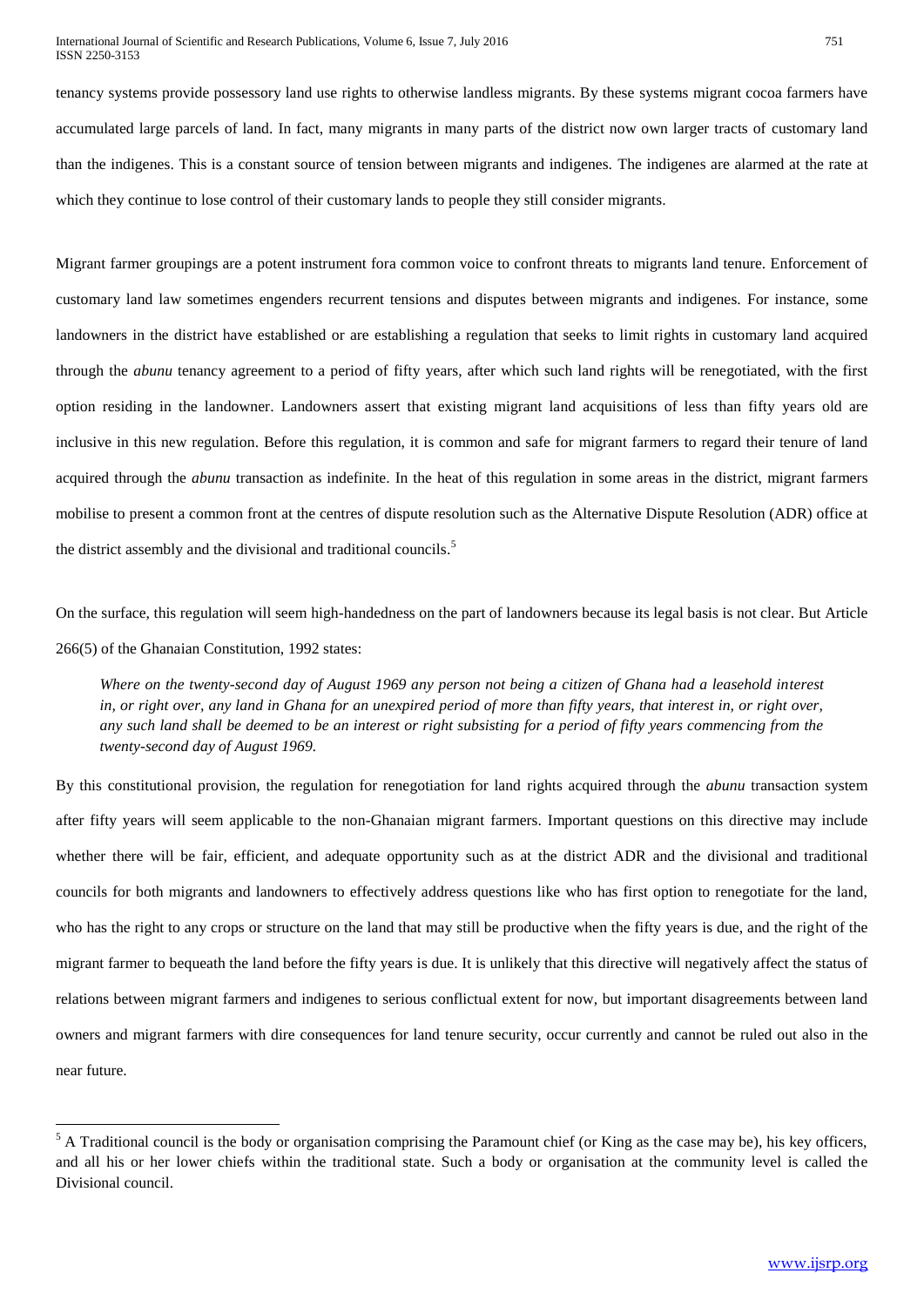# Land and labour needs

Access to land considered enough to make optimal use of the labour of the migrant is an important consideration of migrant groups. The fact that they migrated from far away in other parts of the country to their host communities at great financial costs, migrant groups constantly seek to provide especially to new migrants temporary access to land through borrowing agreements. Land borrowing is a different system to *abunu* and *abusa*. There are often low or no economic or monetary payments involved, and the borrower has no obligation to provide for the upkeep of the lender. Thus, it is usually a social arrangement with a low economic consideration. Land acquisition may take some time for new migrants. In-between the time of arrival and when a new migrant finds a landowner to acquire land, migrants work together to find land among fellow migrants for the new migrant to borrow. Lenders are not necessarily of the same ethnicity of the borrower. Land lending occurs mostly among community members, and within geographical surroundings that will enable the landowner to be constantly aware of the actual use of the land. To this end, land as a livelihood asset for new migrants is contingent on groups finding them land to farm.

Associated with land borrowing is the practice of farm labour borrowing. Migrants provide their labour in the group as temporary labour on each other's farms especially during harvesting and clearing of new land. The work parties are not paid in cash, but the beneficiary of the labour services is obliged to provide food, drink, and transport when the farm is located far from the community. Members of migrant groups rotate their group labour among themselves to work on their farms in turn. Participation in a work party is thus reciprocal. The relevance of farm labour borrowing is twofold with respect to land as livelihood asset. The arrangement enables a farmer to quickly complete tasks such as field preparation, cocoa harvesting, and transporting of cocoa pods to weighing depots, to earn income. Equally important is that, for farmers who are still tenants, the arrangement also enables a farmer to complete these tasks to meet the harvesting and sharing obligations with landowners. Meeting obligations with landowners is a crucial condition to retain the tenancy and thus access to and use rights in land.

In-depth interviews and group discussions indicate that migrant farmers have faith in their groups to provide for meeting land transaction obligations. Some discussants and interviewees explain this group social and economic utility:

HO: Many people need land, including indigenes here. You cannot be idle for a few years; you will be very unwise; you dare not leave your land uncultivated or unattended to for years. If your strength is not enough, we are all here to lend a hand. After all we all face the same situation.

*<ref>P9:\_in-depth interview\_Agyaka Manso\_08 December 2015.rtf - 09:11 [(02:02)] by peter narh</ref>*

CT: We have families back in our home towns that we need to constantly send money and food. We also build in our home towns. So you know, it is all working hard here so that we can keep our families and properties going. ..

MM: Yes, and you know the land is not that good in the north [northern part of the country] so we need to do much here; that is why the self-help groups are very important to us here. Sometimes you will think they don't exist but you make a call and you will see how much helpful the groups can be. It is a tool that we migrants need so much here.

*<ref>P1:\_focus group discussion\_Asankrangua\_09 December 2015.rtf - 01:10 [(08:08)] by peter narh</ref>*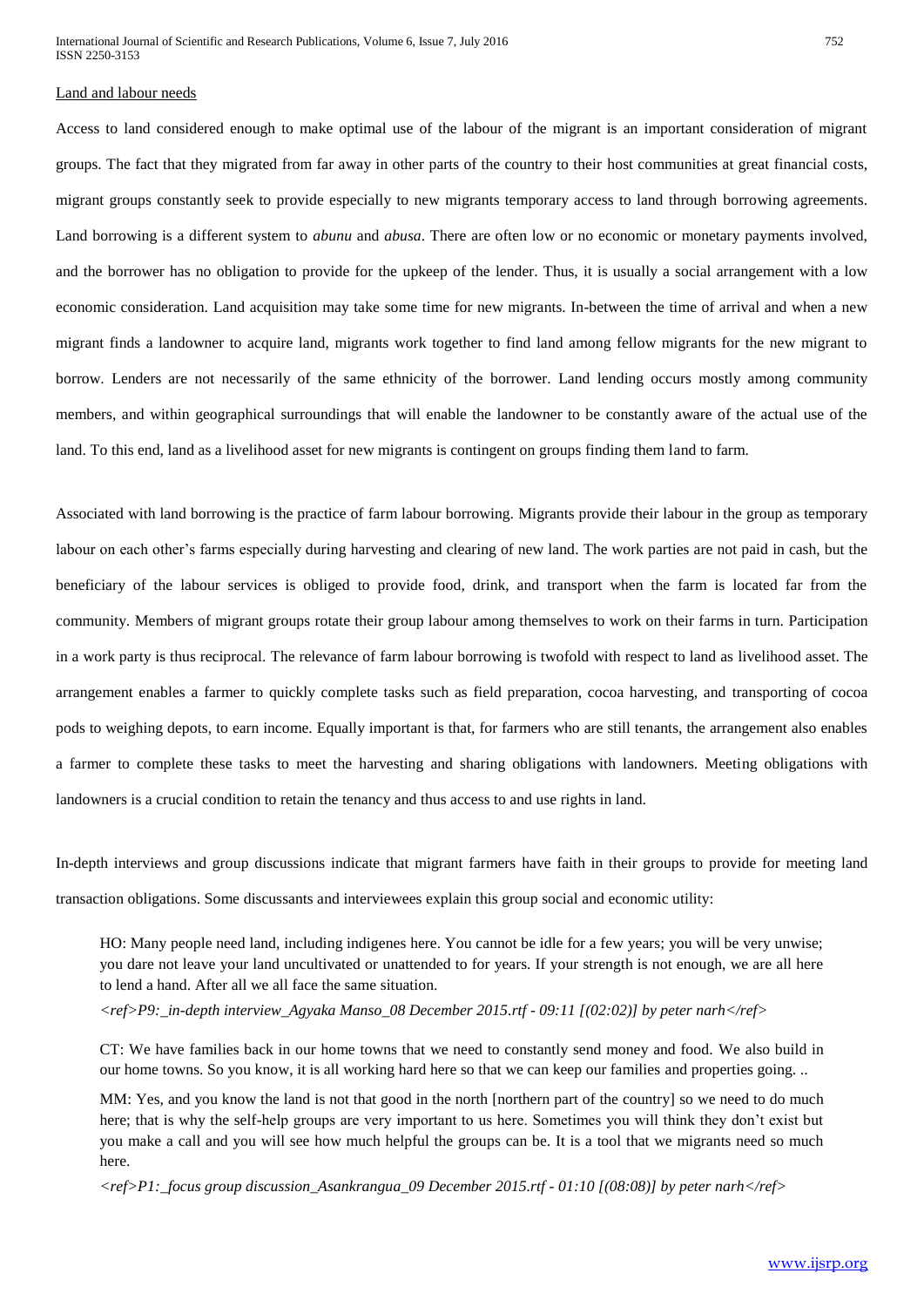To these ends, group formation is a necessary political, economic, and social instrument for delivering the livelihood assets of migrant farmers.

## Annual social obligations to chiefs

Migrants mobilise to legitimate their settlements in their host communities and therefore their land tenure security through the performance of customary services to the divisional and traditional councils every year. These services are mostly due at annual festivals and traditional occasions, as well as during funerals of prominent community elders and chiefs, or at any other important community social occasion. The quanta of the obligations are usually not defined, and can be in cash or kind. In recent times, it is not uncommon for migrants to present cocoa beans with drinks, and a few cash. The customary services started as individual performances by all migrants. However, the recent practice among migrants is that they organise themselves to perform the services in common as a group, usually with bags of cocoa beans or some other materials. Ostensibly, performing the services in common as a group is less costly to migrants. Group presentation of this obligation has been accepted, though both migrants and chiefs note that there had been instances where both parties had contended over the adequacy of the obligations presented in groups.

A migrant who fails or refuses to meet these social obligations risk the wrath of chiefs and people of their host communities. In view of the recurrent tensions between migrants and local people over migrants' land ownership right as noted above, migrants find it imperative to maintain themselves in the good eyes of local people and the chiefs to secure them continued and peaceful stay in their communities. Meeting the annual obligations is one sure way to achieve this. Irrespective of the fact that many migrants have acquired and claim complete outright ownership of large tracts of land in the district, most indigenes still consider them migrants insofar as they are not related to the community by any clan or birth rights to customary land in the area. However, the status of some migrants is quite dicey because they have married indigenes and have children with them. Yet, when the woman in the marriage is an indigene, the man and children are still considered migrants and thus have no birth-right legitimate claim to customary land in the district. This is because indigene land ownership and inheritance are patriarchal systems. Usually, women acquire land and work on it with the support of a male relation. This can be the husband, son, brother, cousin or in-law, as the case may be. For this reason, indigene women have limited rights over land to claim land rights for a child they may have had with a migrant.

## III. CONCLUSION

Migrant groups are a major rallying social space that shapes the evolving land tenure system in the Wasa Amenfi West district. Migrant group formation is as much tied to customary land as the most important asset as they are for migrants' continued stay in the communities. The groups exist in the form of social, economic, and political capital not only as livelihood strategies, but also as means to secure or deliver customary land as livelihood assets. To this end, these group strategies are more than livelihood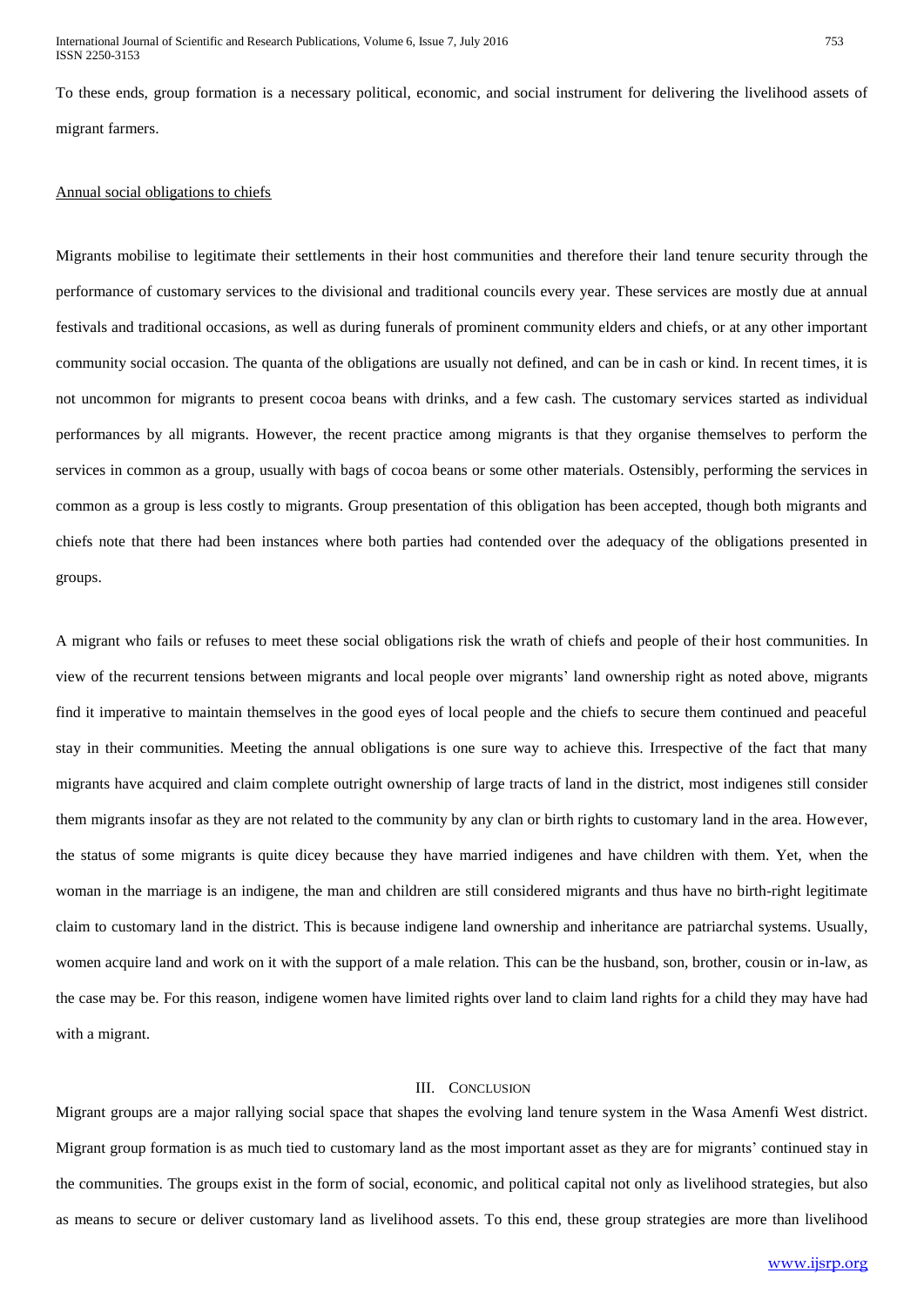International Journal of Scientific and Research Publications, Volume 6, Issue 7, July 2016 754 ISSN 2250-3153

strategies. In the foregoing discussion, migrant farmer groups crucially mediate migrants' access to and use of customary land. Thus, migrant group activities when considered only as strategies to promote livelihood obscures the central and integral role they play in making land an important livelihood asset. In a proper perspective, strategies such as migrant group formations should be considered as social constituents of livelihood assets, not just livelihood strategies.

#### IV. RECOMMENDATIONS FOR POLICY AND PRACTICE

- In both urban and rural Ghana, there is increasing land scarcity and associated land-based challenges that are impacting significantly on land as secured livelihood assets for most people, especially farmers. In these circumstances, understanding the complexities of land calls for viewing land not only as a natural product but a social one as well.
- Livelihoods of rural farmers can be better appreciated, assessed holistically, and better supported when the social dimension of land as a livelihood asset is acknowledged and understood. The social dimension is, as the migrant farmer group formation in the Wasa Amenfi West district demonstrates, the collectivity of strategies of farmers toward securing and strengthening their access to and use of land.

#### **REFERENCES**

- [1] Adepoju, A. (1995). Migration in Africa. In: Baker J. and Aina T. A. (Eds.): The migration experiences in Africa, NordiskaAfrikainstitutet, 87-108
- [2] Aidoo, J.B. (1989). Effects of Spontaneous Settlement on an Agrarian Economy: A Case Study of WasaAmenfi District. Unpublished MPhil Thesis, Department of Geography, University of Ghana, Legon
- [3] Alhassan O. & T. Manuh (2005). Land Registration in Eastern and Western Regions, Ghana. Research Report 5, London, IIED.
- [4] Amanor, K. (2005). 'Global and Local Land Markets' (IIED presentation) http://www.iied.org/doc/events/working\_group4.Accessed on October 10, 2010.
- [5] Awuah, S.K. (1986). A Guide to Integratd Rural Development Policy: With Ghana as a Case Study. GIMPA.Management Guide Book Series, No. 3.
- [6] Bahari, S. F. (2010). Qualitative versus quantitative research strategies: contrasting epistemological and ontological assumptions, *JurnalTeknologi* 52: 17-28.
- [7] Bromley, D. W. (2001). Commentary: in response to the paper by Oran R. Young, the behavioural effects of environmental institutions: collective-action vs. social practice models, *Politics, Law and Economics*1: 31-32.
- [8] Carr, D. (2009). Population and deforestation: why rural migration matters. In: Journal of Progress in Human Geography 33(3), 355–378.
- [9] Chambers, R. and G.R. Conway (1991).'Sustainable rural livelihoods. Practical concepts for the 21st century', IDS discussion paper 296, Brighton: Institute of Development Studies.
- [10] da Rocha, B. J &Lodoh, C. H. K. (1999): Ghana land law and conveyancing (2<sup>nd</sup>edn). Accra.
- [11] da Rocha, B. J. (2003): Land utilisation for development; constraints and suggested Solutions. In: Land as a resource for development, Ghana Academy of Arts and Sciences XXXVI. Accra, Ghana Universities Press.
- [12] Ellis, F. (2000). Rural livelihoods and diversity in developing countries, Oxford: Oxford University Press.
- [13] Fobih, D. (2004).The significance of secure access to land for the livelihoods and food security of Africa's farmers and the urban poor. Contribution to an international conference on land in Africa: Market asset or secure livelihood? November 2004, London.
- [14] Ghana Statistical Service (2012).2010 Population and housing census, GSS, Accra.
- [15] Greiner, C. &Sakdapolrak, P. (2012). Rural–urban migration, agrarian change, and the environment in Kenya: A critical reviewof the literature. Springer.
- [16] Hill, P. (1963). The Migrant cocoa-farmers of southern Ghana: A study in rural capitalism. Cambridge, Cambridge University Press.
- [17] King, B. (2011). 'Spatialising livelihoods: resource access and livelihood spaces in South Africa', *Transactions of the Institute of British Geographers* 36(2): 297-313.
- [18] Krantz, L. (2001). The sustainable livelihood approach to poverty reduction: An introduction, Oslo: Swedish International Development Cooperation Agency.
- [19] Leach, M., R. Mearns & I. Scoones (1999). 'Environmental entitlements: dynamics and institutions in community-based natural resource management', World Development 27: 225-247.
- [20] Marchetta, F. (2011). On the Move: Livelihood Strategies in Northern Ghana. Etudes et Documents, Cerdi, Clermont-Ferrand.
- [21] Narh, P. (2013). Customary land transfer and rural development in Ghana.The case of WasaAmenfi.Saarbrücken: Scholars Press. ISBN: 978-3-639-51276-2 [22] Nkamleu, G. B. and Fox, L. (2006).Taking stock of research on regionalmigration in sub-Saharan AfricaMPRA Paper 15112.[http://mpra.ub.uni](http://mpra.ub.uni-muenchen.de/15112/1/MPRA_paper_15112.pdf)[muenchen.de/15112/1/MPRA\\_paper\\_15112.pdf](http://mpra.ub.uni-muenchen.de/15112/1/MPRA_paper_15112.pdf). Accessed on 04 June 2015.
- [23] Rocco, T. S., L. A. Bliss, S. Gallagher, & A. Perez-Prado (2003). Taking the next step: mixed methods research in organizational systems, *Information Technology, Learning, and Performance Journal* 21(1): 19-26.
- [24] Saunders, M., P. Lewis, & A. Thornhill (2007).*Research methods for business students*. London: Prentice Hall.
- [25] Scoones, I. (1998). 'Sustainable rural livelihoods: a framework for analysis', IDS working paper 72. Brighton: IDS.
- [26] Scoones, I. (2009). 'Livelihoods perspectives and rural development', Journal of Peasant Studies Vol. 36, No. 1: 171-196.
- [27] Woodman, G. R. (1985): Ollenu's principles of customary land law in Ghana (2<sup>nd</sup>edn). London, Cal Press.